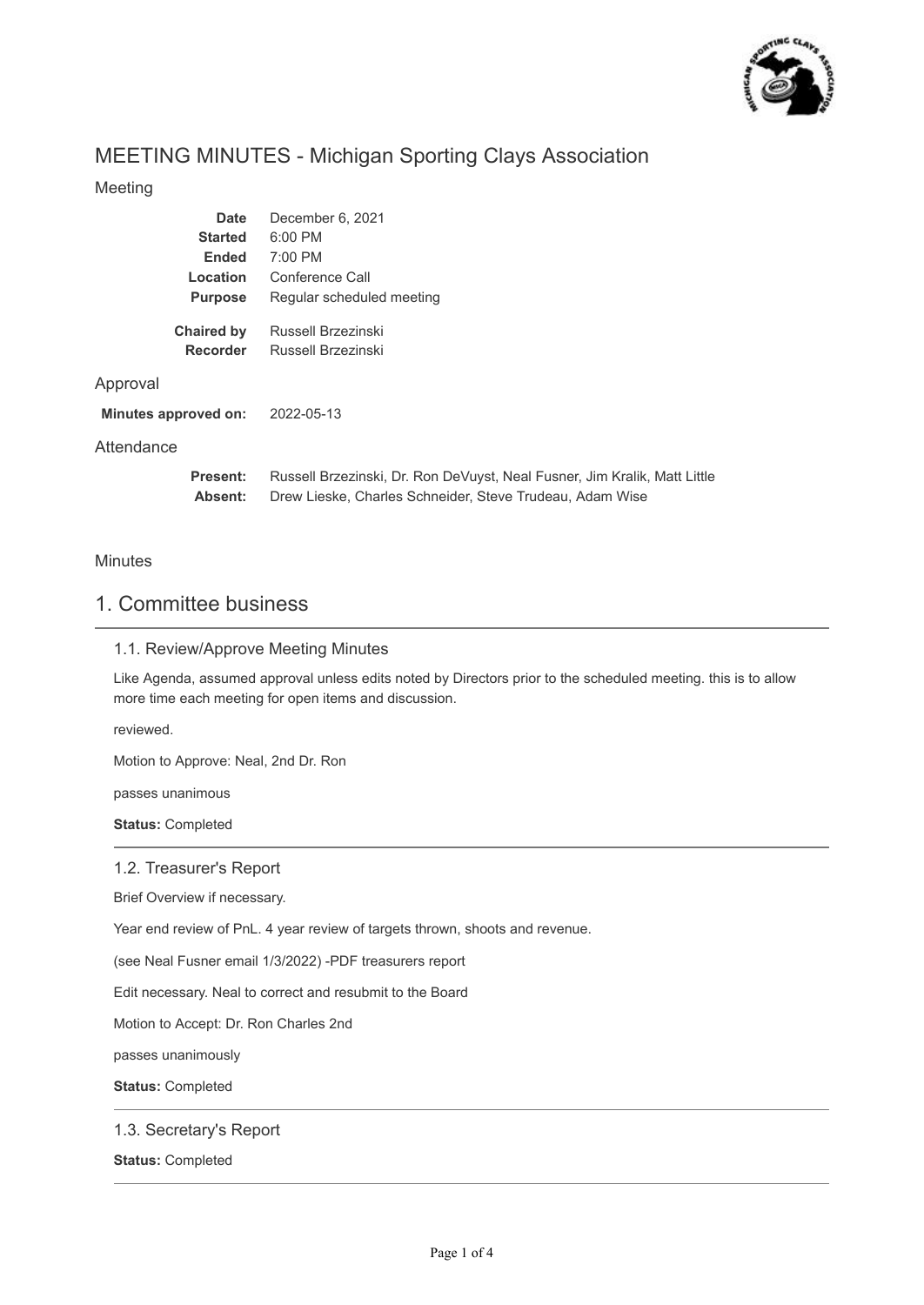

#### 1.3.1. Member Outreach - Facebook

Jim Kralik report if needed

Gained 71 followers since beginning of quarter (Q4). noted new traffic and viewers from outside of the state.

2 most prevalent posts; November Grand Blanc shoot results and Tom Mack Obit notice.

Full report anticipated at next mtg to close out year and quarter.

#### **Status:** Completed

1.3.2. Member Outreach - Miclays.com

No new news, noted that there was no reported spam or posts on the site forum.

Motion to approve report: Neal 2nd : Jim

motion passes unanimously

**Status:** Completed

## 2. OLD BUSINESS

#### 2.1. Trophy Updates

trophies (GLC & State) need to be updated to include 2020 & 21. Status Update

Jim: waiting on Ryan to provide information. Will inquire with Ryan to identify trophy house used for both the GLC and State trophies.

Drew: Trophy needs to be dropped off to ensure the font matches appropriately. material is standard and easy to acquire.

follow up for next meeting.

**Status:** Completed

#### 2.2. 2022 Board Member Overview & Results

Nomination for Board of Directors has been distributed via email to membership as well as posted on Facebook page and Miclays homepage.

Review results.

outreach to the membership was distributed by November 1 with request to respond back by November 15.

At that time, there were only 2 nominations submitted; Neal Fusner & Jim Kralik (both current Board of Director members). As of this date, there still has been no other (late) nominations except for Mary Jo Birka inquiry through Neal.

Neal to Motion: Mary Jo Birka would like to submit her nomination for Board Director position and potential National Delegate position. Accept this bid for review and approval to join the board.

2nd: Charles

Next Steps: Neal to reach out to Mary Jo and have submission made to Russell's email, then to conduct a review and e-vote on the nomination.

#### **Status:** Completed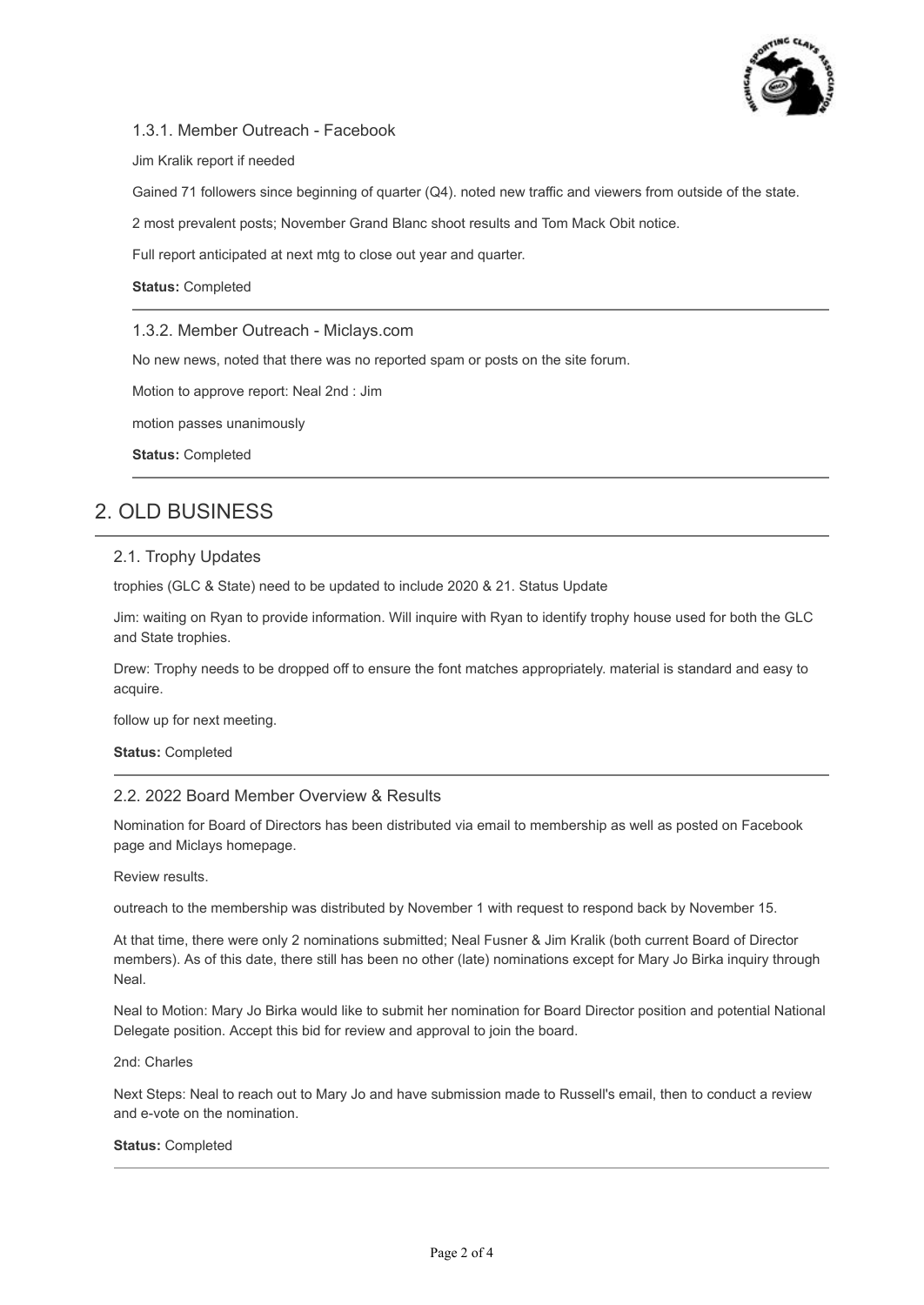

#### 2.3. Review of Shoot Calendar 2022 submissions to date

Review 2022 Shoot date (draft) and approve to go to print.

sponsors have been identified, invoiced and remittance made.

Draft of the shoot schedule developed and sent for BOD review by Drew.

#### **Edits**:

Action has disconnected their land line and have moved to (Denny's) cell. Update to this new number.

4-Square has elected to NOT pay their MSCA dues and will need to be removed from the card.

Multi-Lakes: Need to change their number to the S.Clays desk number

Gun River : looking to be listed, but are currently not up to date on shoot dates. would like to have one registered shoot listed on the calendar, but needs to have their dues paid and cleared. we'll work with the club and shoot dates if there's no conflicts with prior selected dates.

~~~~~~~~~~~~~~~~~~~~~~~~~~~~~~~~~~~~~~~~~~~~~~~~~~~~~~~~~~~~~~~

Drew: there are a few weekends with requests for same dates;

April 29th/30th: Pine RIdge & Hillsdale College. Dave Bolen does not have concern over the sharing of dates with Hillsdale. Issue resolved.

July 16th : MLCA and Seaway. Not an issue (again due to regional separation of the two conflicting clubs). Issue averted.

Motion to approve shoot calendar draft: Neal. 2nd: Jim

Motion passes unanimously.

**Status:** Completed

Documents

• 2022 Shoot Calendar - Draft.jpg

## 3. NEW BUSINESS

#### 3.1. Shoot the State - Promotion and Execution Activity

tabled to January Mtg:

review and consider how to promote and incentivize participation in the shoots and to the two main events in 2022; Great Lakes Championship & State Shoot

Pacific Arms has relayed they'd like to help us in these type of promotional efforts.

**Status:** Completed

### 4. Next Meeting Date

#### 4.1. Date Next Meeting

Monday, December 6th, 2021 at 6:00 pm.

Next Meeting date: January 3rd, 2022 6:00 p.m. to 7:30 p.m.

**Status:** Completed